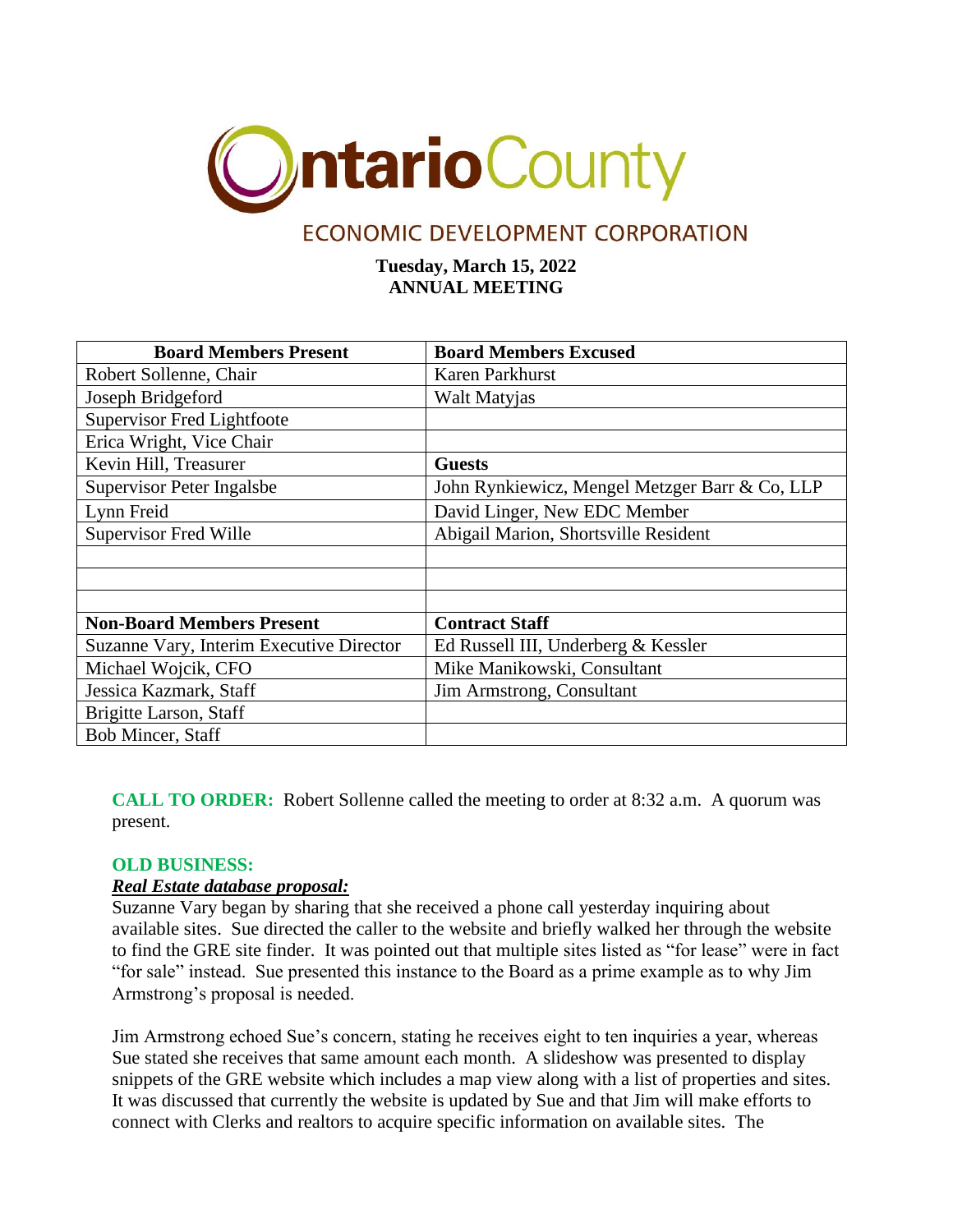estimated cost for this service is \$6000 initially, plus mileage. This cost will be split with the OCIDA.

*Supervisor Peter Ingalsbe made a motion to approve the agreement with Jim Armstrong for one year. Erica Wright seconded the motion. Unanimously approved. Motion carried.*

Jim Armstrong exited the meeting at 8:54 a.m.

# *CDBG CARES Act funding:*

Suzanne Vary shared that 16 grants have been approved at this time, totaling \$720,000. Currently there is over \$900,000 in applications for the funding program. Ostrander Consulting and the Harrison Studio have done a terrific job in assisting small businesses find funding options to meet their needs. It was discussed that there is an opportunity for a second round of funding and since the program has been such a success, the Board would like to move forward. *Erica Wright made a motion to request a second round of funding for the CDBG CARES Act. Supervisor Fred Lightfoote seconded the motion. Unanimously approved. Motion carried.*

# *Pending Loans:*

Suzanne Vary stated that the loan for Select Fabricators is scheduled to close this Thursday. Currently, Ed Russell is working on the last items for Sweet Acres Creamery. Sue also stated that Finger Lakes Goods' commitment letter expired on March 1<sup>st</sup> and that she has not heard from Jim Cecere regarding his request.

### *Select Fabricators Insurance:*

Suzanne Vary informed the Board that Select Fabricators has requested to waive the insurance requirement for closing only. The parties will obtain life insurance as stated in the loan terms, within a time frame preferred by the Board otherwise the loan will be in default. *Kevin Hill made a motion to waive the insurance requirement for closing only, to be obtained within 60 days. Lynn Freid seconded the motion. Unanimously approved.*

#### *Economic Developer search:*

Rob Sollenne shared that a candidate was selected for the Executive Director position; however, the candidate declined the offer. Rob informed the Board that additional applications have come in since the first interviews and those will be looked at, along with second interviews to be conducted the last two weeks in March.

#### **ADMINISTRATION:**

#### *February 8, 2022 Minutes:*

Rob Sollenne presented the February 8, 2022 minutes for approval as presented. *Supervisor Fred Lightfoote made a motion to approve the February 8, 2022 minutes as presented. Supervisor Fred Wille seconded the motion. Motion carried.*

#### *Invoices for Payment:*

Michael Wojcik reviewed and submitted the invoices for payment for approval, which included 11 invoices totaling \$25,271.66.

*Supervisor Fred Wille made a motion to approve the invoices for payment. Supervisor Peter Ingalsbe seconded the motion. Motion unanimously carried.*

# *Annual Board Survey:*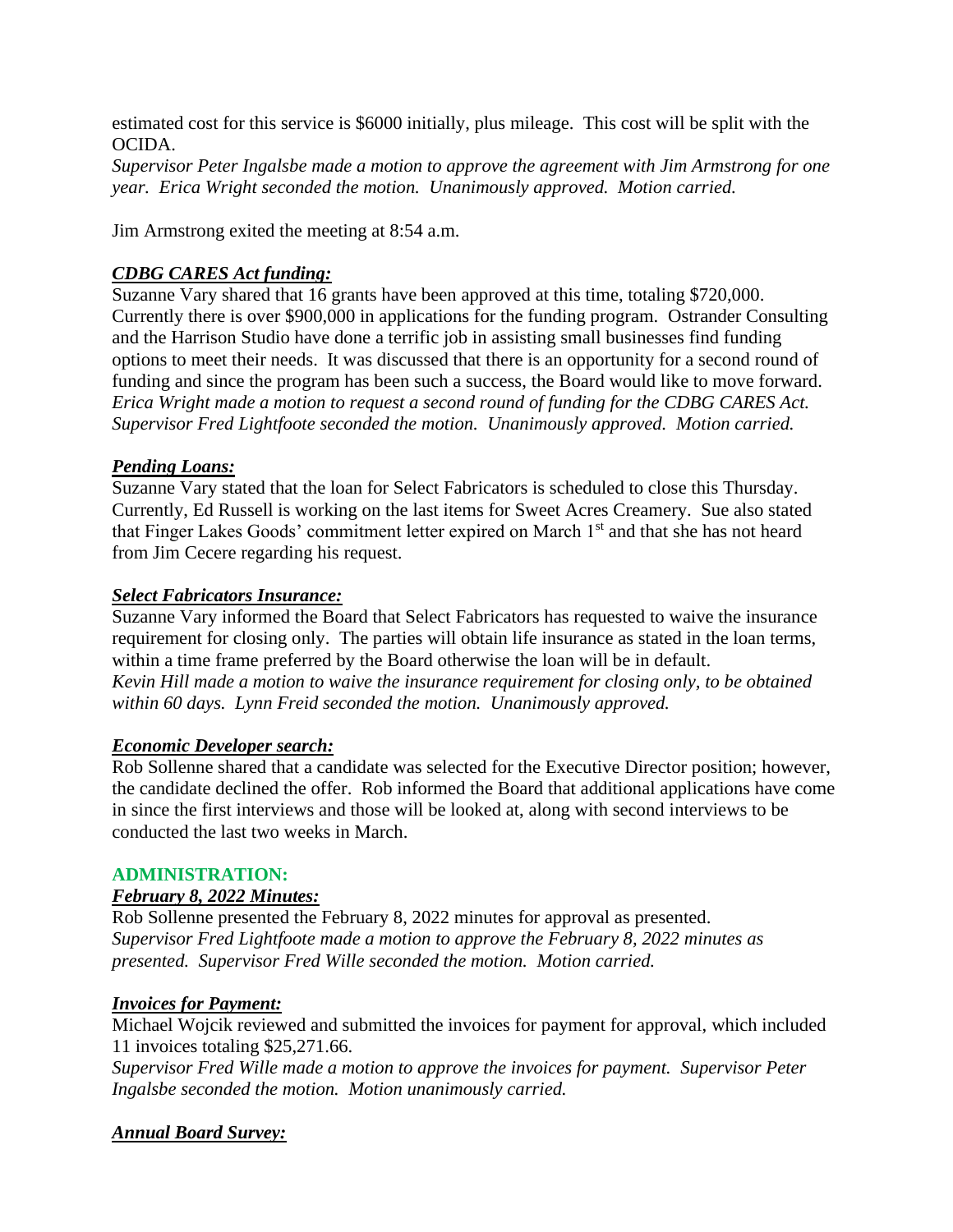Suzanne Vary thanked the Board for their participation, stating that ten members completed the Annual Survey required by the ABO. Sue reviewed the survey results and shared a few comments that were received.

# *Annual Report:*

Suzanne Vary and Mike Manikowski presented the 2021 Annual Report to the Board. The report was completed by Dixon Schwabl. The Annual Report highlighted that Ontario County was one of only two New York counties to gain more residents than what they lost between 2010 and 2020. It was also noted that Ontario County is ranked #3 in economic diversity among NYS counties and #16 in the US. The scorecard included in the Annual Report showcased how busy 2021 was, resulting in 976 FTEs created. It was discussed that the report is available digitally online on the County website.

*Joe Bridgeford made a motion to accept the Annual Board Survey results and 2021 Annual Report as presented. Supervisor Fred Lightfoote seconded the motion. Unanimously approved. Motion carried.*

# *New Board Member:*

David Linger attended last month's meeting virtually. Dave introduced himself to the Board and welcomed the great opportunity to serve on the EDC. He shared that he has worked with Valerie Knoblauch and Rob Sollenne and that he has also been heavily involved in the downtown Geneva community. Dave will serve a three year term, beginning April 1st. *Joe Bridgeford made a motion to appoint David Linger as a Board Member. Supervisor Peter Ingalsbe seconded the motion. Unanimously approved. Motion carried.*

# *Slate of Officers:*

Joe Bridgeford explained to the Board that the Governance Committee met and presented the following recommendations:

# *3 Year Reappointments:*

- Robert Sollenne
- Walt Matyjas

# *Slate of Officers: (annually)*

- Chair Rob Sollenne
- Vice Chair Erica Wright
- Secretary Brigitte Larson
- Treasurer Kevin Hill

The Slate of Officers agreed to a term.

# *Committee Assignments: (annually)*

- Governance Committee
	- o Joe Bridgeford
	- o Supervisor Fred Lightfoote
	- o Lynn Fried
- Audit Committee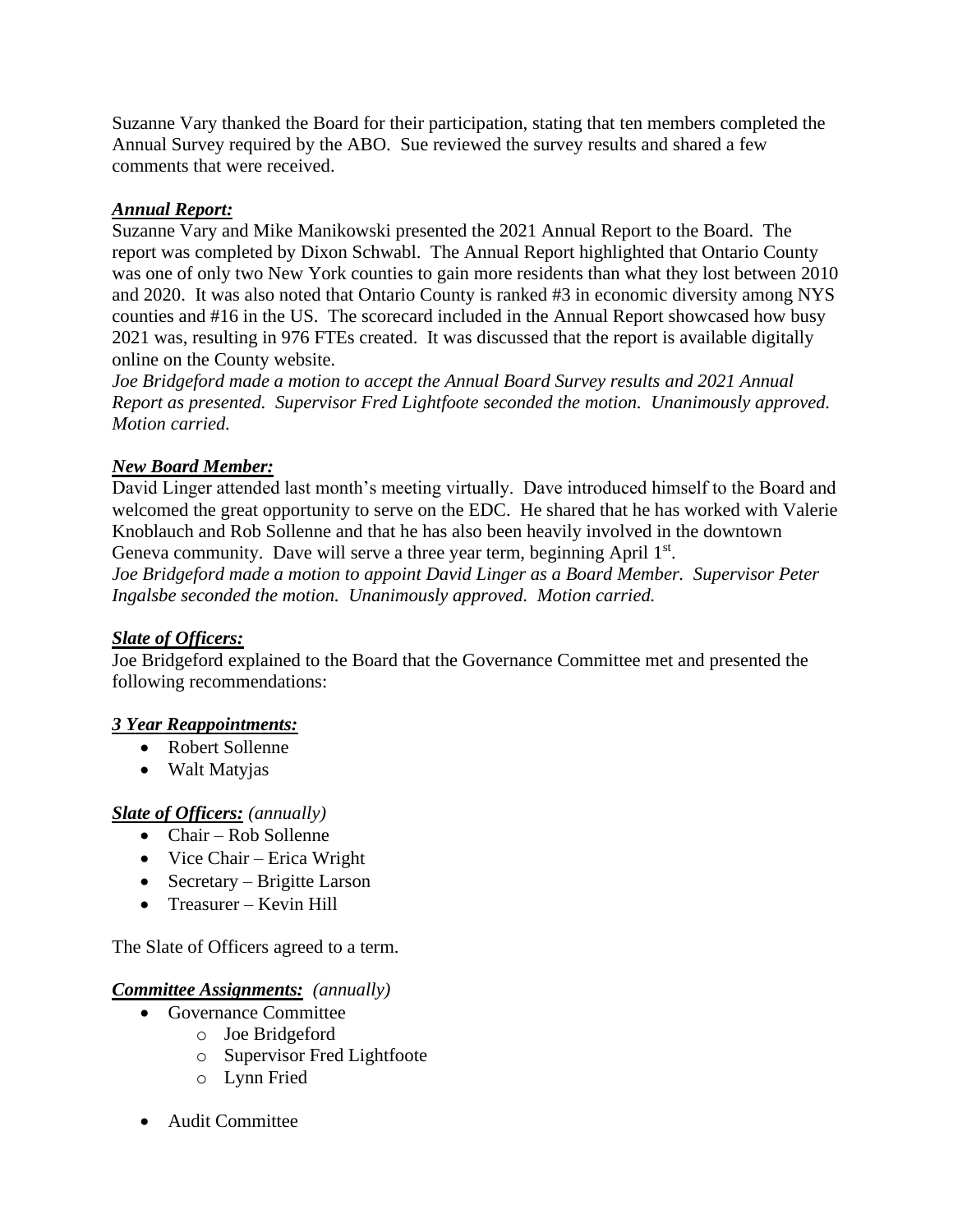- o Kevin Hill
- o David Linger
- o Supervisor Fred Wille
- Finance Committee
	- o Karen Parkhurst
	- o Rob Sollenne
	- o Walt Matyjas
- Small Business Committee
	- o Karen Parkhurst
	- o Erica Wright
	- o Supervisor Peter Ingalsbe
- FTZ Advisory Board
	- o Karen Parkhurst

*Joe Bridgeford made a blanket motion to approve the recommended Reappointments, Slate of Officers, and Committee Assignments. Supervisor Fred Lightfoote seconded the motion. Motion unanimously carried.*

# *12/31/21 Audit Documents:*

Michael Wojcik introduced John Rynkiewicz, Lead Auditor from Mengel Metzger Barr, CPAs. The OCEDC Audit Committee met last week and reviewed the Financial Statements and PARIS Report.

It was noted that the final documents would be available by the end of the week.

# *12/31/21 Audited Financial Statements and PARIS Report/Accountant's Management Letter/Accountant's Letter of Communication:*

John reported a clean Management Letter. John noted that there were no material weaknesses with one suggestion of reviewing bank statements more timely. The ongoing pandemic was taken into consideration.

*Supervisor Fred Wille made a motion to approve the Audited Financial Statements and PARIS Report, Accountant's Management Letter and Accountant's Letter of Communication. Lynn Freid seconded the motion. Unanimously approved. Motion carried.*

# *Mission Statement and Measurement Report:*

Michael Wojcik presented the 2021 Mission Statement and Measurement Report. He also stated that this report is the same for the OCEDC, OCIDA and OCLDC.

*Supervisor Peter Ingalsbe made a motion to approve the Mission Statement and Measurement Report as presented. Supervisor Fred Lightfoote seconded the motion. Unanimously approved. Motion carried.*

# *Annual Procurement Report:*

Michael Wojcik presented the Annual Procurement Report for 2021. *Erica Wright made a motion to approve the Annual Procurement Report as presented. Joe Bridgeford seconded the motion. Unanimously approved. Motion carried.*